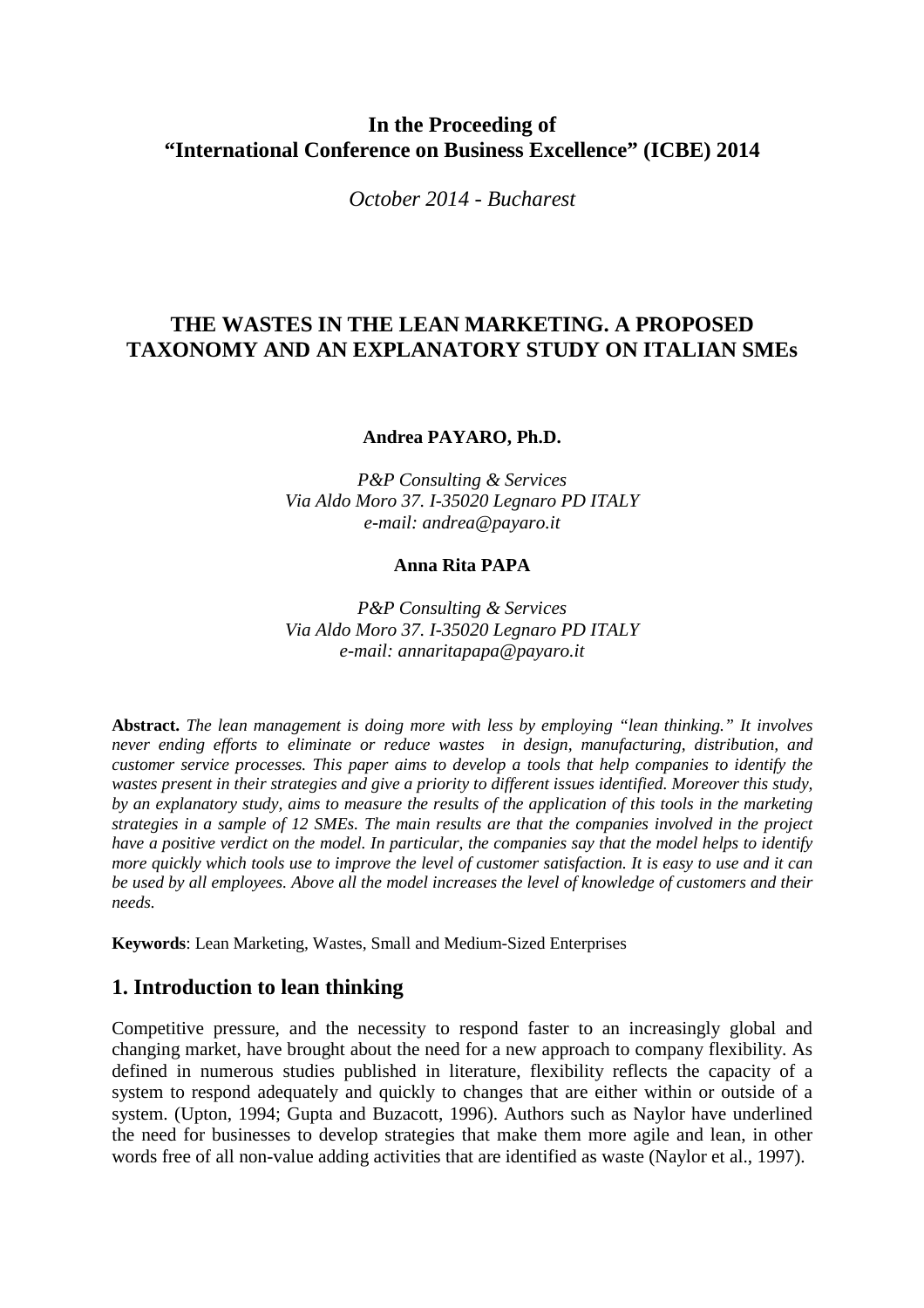Ever since the first practical application at Toyota, numerous studies have been published on how these methods can be used not only in a manufacturing context, but also in design and innovation (Chen and Taylor, 2009). Until now, however, there are only few references for assessing the applicability of the basic concepts of lean thinking to marketing. Following analysis of the literature, a model is proposed here for framing the concept of waste (muda) as defined in lean philosophy, and scientifically recognized in the fields of manufacturing, design and innovation - within a marketing context.

Lean manufacturing aims to reducing and where possible eliminating waste (muda), irregularity of processes (mura) and work that is too difficult (muri) (Ohno, 1988). The basic elements of lean are very simple, and involve providing customers the highest service or product quality at the lowest possible cost, by eliminating or reducing everything that does not add value (Liker, 2004; Womack et al., 1990) . Some authors claim that lean manufacturing has given rise to a new management paradigm, resulting in the proposal of alternative ways to manage variability and complexity based on completely different principles from those that make up more rigid Western models. "Lean should be seen as a direction, rather than as a state to be reached after a certain time"; lean is thus a philosophy (Bhasin and Burcher, 2006). As the more people who buy into the belief, the more improvements are feasible and the implementation process is facilitated (Karlson and Ahlstrom, 1996).

## **2. Lean in marketing context**

Ohno claims that the system applied by Toyota is not simply a "production system", but rather an entire business philosophy. Numerous applications of lean philosophy in various company departments are described in literature: lean manufacturing, lean product development (Mascitelli, 2007), lean accounting (Maskell et al., 2011; Van Der Merwe and Thomson, 2007), lean development (Schipper and Swets, 2009; Ward, 2007). Nonetheless, there are no many studies on the application of lean concepts to marketing. Through examination of the literature, and starting from the model of 7 wastes used in all the contexts, this paper intends to provide one possible model for apply the concept of waste to marketing activities or procedures that can be considered as non-value adding.

Lowry (2003), for example, highlights how some statistics show that marketing costs account for between 40% and 60% of a good's selling price. In response to this claim, Lowry focuses on the need to manage marketing activities so as to make them more efficient. This raises the question: "If we can implement a waste reduction process in production, why can't we apply a similar process to marketing?".

In his article, Lowry states the need to discuss and analyse "Lean Marketing", creating parallels between the five principles of lean thinking and marketing mix. Jenkins and Gregory (2003), on the other hand, propose a different classification of waste concentrated on the costs of communication and promotion, while they do not look at the costs of new product development or distribution.

## **3. Wastes in lean marketing: a proposed model**

In this paper we propose an application of the Ohno's model and his seven wastes in the marketing field. In accord with Gibson et al (2012) we extend Ohno's wastes to include an eight one. In Liker's (2004) famous book centered on what he calls The Toyota Way, unused employee creativity was presented as an eight waste with the purpose of capturing soft aspects like lost ideas, unused employee skills, failure to engage in learning opportunities or not listening to other people's opinions.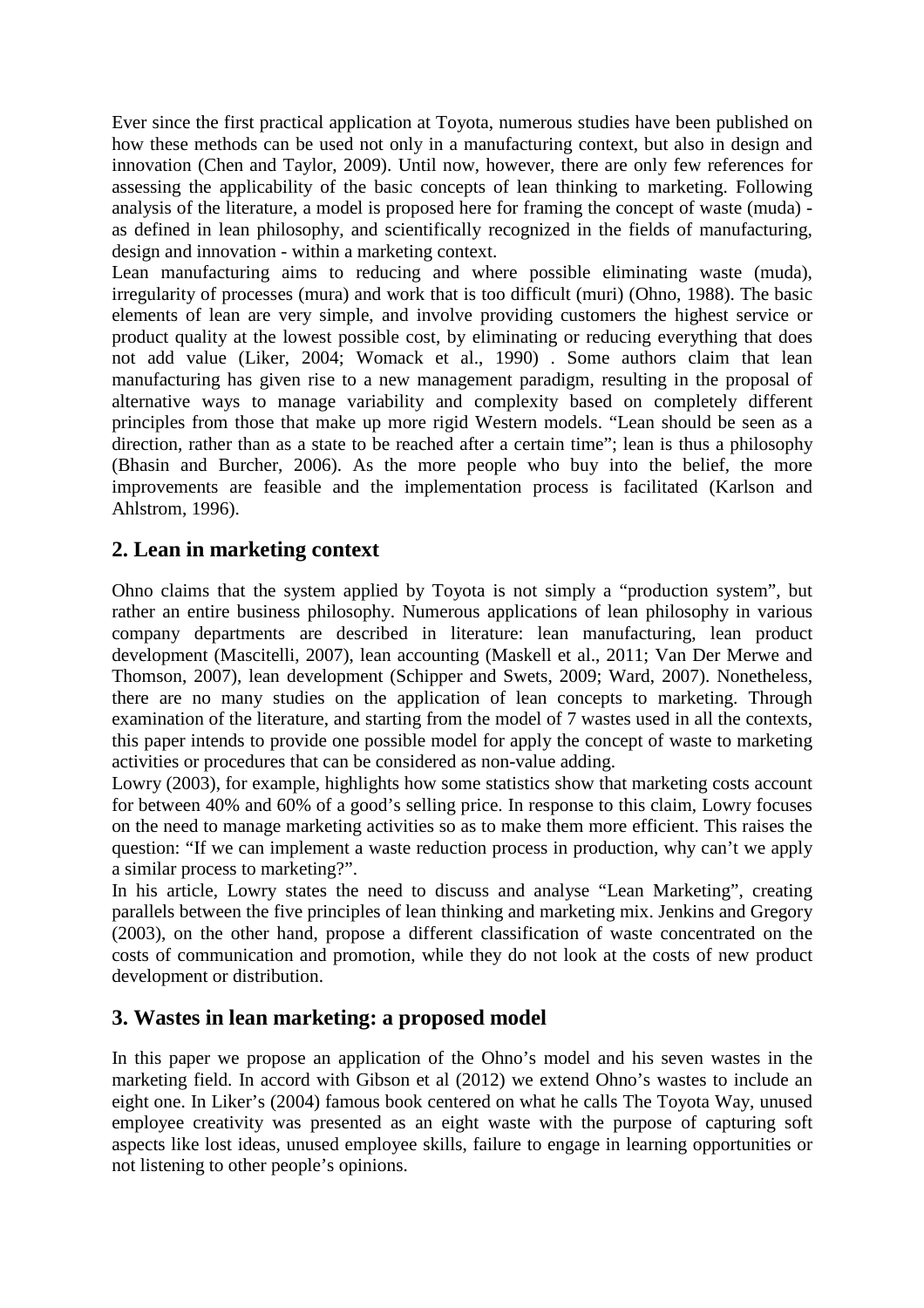| <b>Muda by Ohno</b>          | <b>Wastes in marketing</b>                                 |  |  |
|------------------------------|------------------------------------------------------------|--|--|
| Over-production              | Information, materials or functions that exceed what       |  |  |
|                              | is actually needed.                                        |  |  |
| Inventory                    | No or incorrect demand forecasting. Excess unsold          |  |  |
|                              | products or stockouts.                                     |  |  |
| Waiting                      | Service provision or distribution times exceed what        |  |  |
|                              | the customer requires.                                     |  |  |
| Over-processing              | procedures in<br>delivering<br>Complex<br>value<br>to      |  |  |
|                              | customers.                                                 |  |  |
| Transportation               | Logistics<br>integrated<br>poorly<br>and<br>systems<br>are |  |  |
|                              | inefficient                                                |  |  |
| Motion                       | Products or services have low levels of usability and      |  |  |
|                              | accessibility                                              |  |  |
| Defects                      | Defects create costs of non-quality                        |  |  |
| <b>Talent and Creativity</b> | Failure to use people's talents, skills and capabilities.  |  |  |

#### **1 Over-production**

Over-production occurs when there is a deviation between what an organisation provides in terms of documents, information, materials or functions, and what the market effectively needs. A function introduced on an electronic device that is not used or not needed is waste, because that function is the result of a research and development process, and required a team of technical personnel to design and implement, thus generating unnecessary costs. If there is no demand for a function, document or material included with a device, then it will never become a distinctive feature to help sway customers in the decision-making process.

### **2 Inventory**

Inventory represents the result of excess production compared to actual market demand. Sales forecasts are always hard to produce, above all in very dynamic and rapidly changing economies. If not managed suitably, inventory becomes accumulated unsold material and thus an extra cost for the company. It is very hard to make exactly the right quantity to meet market demand, above all in industries where development times are very long or where products need to be developed prior to demand, as in the case of consumer goods. Excess inventory of food products, for example, often becomes waste when reaching the sell-by date or when the product is otherwise considered unsaleable. Specific production models (example Assembly to Order, Make to Order, and modularity) reduce the risk of unsold material (Baldwin and Clark, 1997).

#### **3 Waiting**

Waiting is the period of time that elapses before customers receive the desired value. If unplanned, waiting is usually viewed as waste. From the customer's viewpoint, this period is never seen as being pleasant. Waiting rooms or waiting lists generally arouse negative thoughts or feelings. Moreover, nowadays time is considered to be a precious resource, so waiting is seen as a "waste of time". How time is perceived, in addition to how long actually elapses, is a fundamental element in providing a service or selling goods to a customer (Bateson, 1983).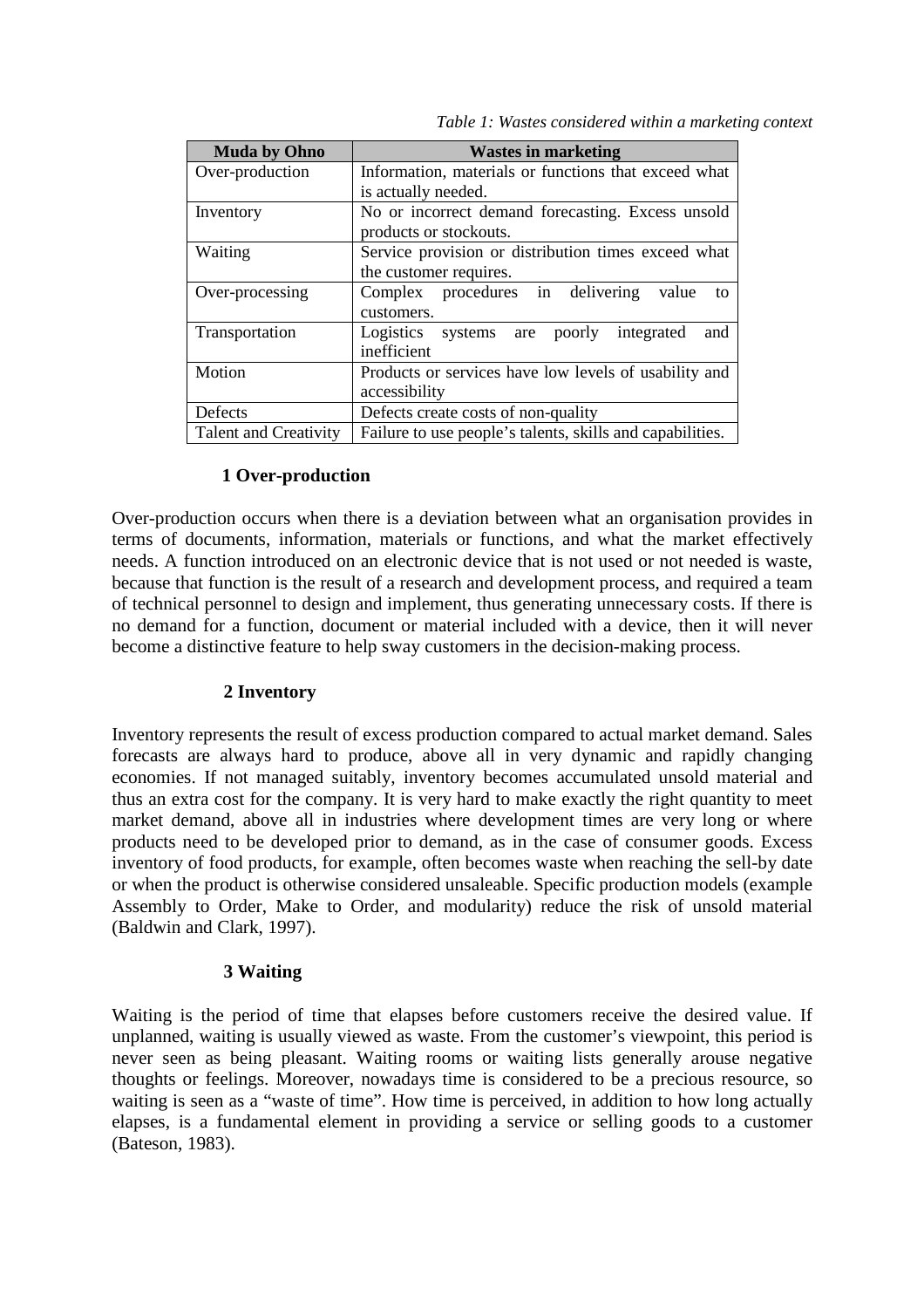### **4 Transportation**

Transportation of material within a supply chain does not create value, as the product is not processed in any way; nonetheless, transportation is essential in making products available to customers. Continuously analyzing and examining material flows from the source of raw materials to the place of consumption, above all in a global economy, can help reduce this form of waste. Cost reductions can be achieved by action in different areas and not only by reducing inventory by streamlining purchasing procedures or provide and request forecasts (Holmström et al., 2002).

### **5 Over-processing**

This occurs when complex solutions are chosen over simpler ones, in relation to any process. In practice, it means more resources are used than needed. This type of waste is hard to identify and eliminate. Lean principles can be applied to the marketing planning process, making sure the right resources are used, without unnecessary waste. Long-term market research, for example, conducted without truly understanding customers and their desires, can lead to solutions being developed that are quite different from those that are needed (Norman, 1998).

#### **6 Motion**

Every time a person moves their body as part of an action or task that does not directly add value to or perceive value from a product, such motion is considered unproductive. Take for example an ecommerce website: a purchase procedure that requires several "clicks" before completing the transaction can be considered wasteful, as it creates unnecessary motion or may even annoy the customer the extent where they decide to abandon the procedure (Van den Poel and Buckinx, 2005). This concept is referred to as usability and accessibility. ISO 9241-171 defines accessibility as the usability of a system by the largest possible range of users.

### **7 Defects**

Defects in a product are never viewed by consumers as being positive. Defects are a form of waste, and occur when the system (product, service or environment) does not meet the specified quality conditions.

The costs of non-quality are not easy to forecast nor determine directly, and are often completely or partly underestimated, above all without systematic assessment of business risks. It is interesting to examine the concept of cost of quality as summarized by Crosby (1980). The author states that: "Quality is free. It's not a gift, but it is free. What costs money are the 'unquality' things".

### **8 Talent and Creativity**

The main cost of the waste of talent within the organization is in time wasted to make improvements and meet changing customer requirements (Gibbson et al., 2012). Company will be far slower at making improvements and solving problems if it relies only on its "experts" to come up with the ideas, whilst engineers, supervisors and managers may be highly skilled they are small in number compared to other employees. Liker (2004) says: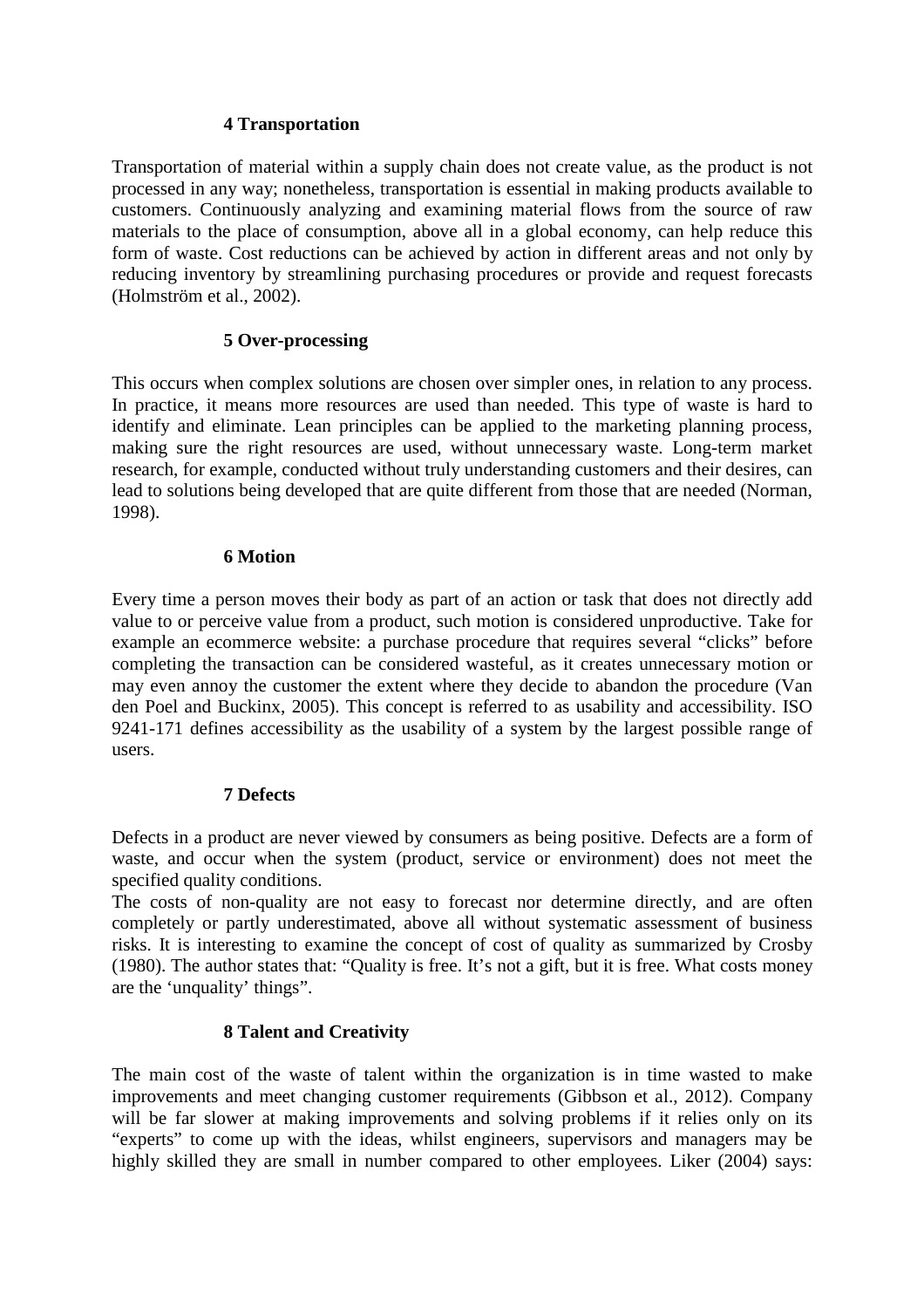"Unused employee creativity is a waste. Losing time, ideas, skills, improvements, and learning opportunities by not engaging or listening to your employees".

## **3. The methodology**

The research was carried out on a sample of twelve Italian SMEs localized in the north east area. This geographical area is considered one of the most productive in the country and it's characterized by a high concentration of small and medium-sized enterprises (over 99%). One of the objectives of this research is to test the model applicability on different industries, indeed the companies that belong to this project have different business, like manufacture and mining equipment, manufacture of wood stoves, and cars dealing. The companies were selected on a voluntary basis.

The proposed model is articulated in four different phases:

1) presentation of lean marketing and the scope of the project to company employees – in this phase we emphasize the concept of waste;

2) Measurement of the wastes. The wastes relief come from analysis of documents, and data gathered usually by customer service (i.e. percentage of claims, number of defects, lead time to ship, etc.). Moreover, we interview Chief Executive Officers (CEOs), sale force, R&D, and customer service. Every waste is a part of a questionnaire and in the questionnaire every waste has several questions. From the data gathered we determine a rating and this represent the "As Is".

3) Measurement of the ideal state of the wastes. We evaluate what is the target of reduction or improving for every waste. With a new questionnaire to CEOs, salesforce, R&D, and customer service, we investigate the "desired situation". The answers are based on a Likert scale with the typical five-levels. The data collected give a rating for every waste and this represent the "To Be".

4) Identification of critical waste and strategy's determination to improve products or processes. All the information are elaborated and we obtain a Kiviat diagram (see figure n. 1). The red line represents the "As Is" status, while the green line represent the "To Be" status.



*Figure 1:* **The Kiviat diagram and an example of high priority waste**

The waste we must reduce is characterized by a high gap between the "As Is" state and the "To Be" state. This situation represents an high discrepancy and it needs a project to remove the no-value added activities. In every case, the improving factors are characterized by a great "As Is" status. When a waste is identified, company develop a strategy to improve the process or the product. Company will target their effort to reduce the gap using tools like Makigami, Qfd, Postponement, etc.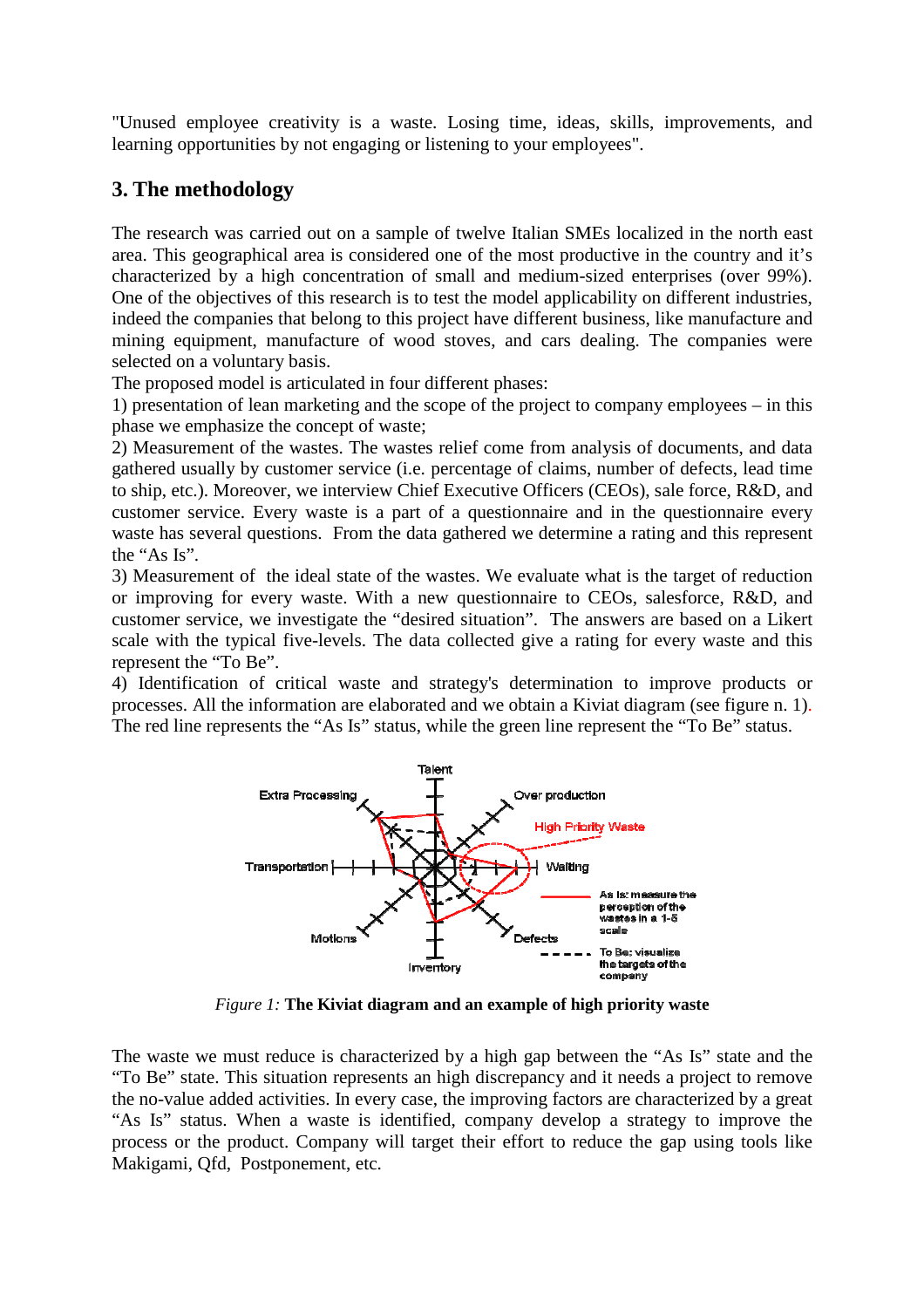After one year from the start of this project, we sent by email a questionnaire to the twelve companies. All questions are structured with a Likert scale. We aimed to record a level of satisfaction about the model proposed. In the following table there are summarized the main results.

| <b>Questions</b>                                                                                                 | <b>Average</b> | $\delta$ |
|------------------------------------------------------------------------------------------------------------------|----------------|----------|
| The used representation is useful to take a strategic decision.                                                  | 4,3            | 0,62     |
| With this model we reduce the time to improve a process or a<br>product.                                         | 4,0            | 0,85     |
| The model increases the level of knowledge of customers                                                          | 4.3            | 0,65     |
| Our company knew the lean management                                                                             | 4,8            | 0,45     |
| Our company made use of the lean philosophy in marketing context                                                 | 1,7            | 0,78     |
| The model is difficult to implement                                                                              | 1.5            | 0,80     |
| Only managers can use this representation                                                                        | 1,5            | 0,67     |
| With this model we reduce the costs of improvement                                                               | 3,6            | 0,67     |
| The model helps to identify more quickly which tools are useful to<br>improve the level of customer satisfaction | 4,6            | 0,51     |
| The model doesn't increases the level of customer satisfaction                                                   | 1,3            | 0.45     |

*Table 2: Level of satisfaction after the application of the proposed model (sample 12 companies)* 

## **4. Conclusions**

The first result is that the eight wastes classification should be valid in marketing context. Moreover, the companies involved in the project have a positive verdict on the model. In particular, the companies say that the model is easy to use, increases the level of knowledge of customers and it's useful to increases the level of customer satisfaction.

Unfortunately the model needs a good knowledge of the target market, obtainable through regular survey on customers. In order to improve the application of the model is necessary to identify a rating system to give priority to the various improvement projects that are identified in a company.

At the end of the project, all twelve SMEs are using this model to identify the wastes in their marketing strategies. All enterprises declare that this classification is a useful method to take evidence of non value added activities.

# **References**

Akao, Y. (1990), *Quality Function Deployment*, Productivity Press, New York.

Baldwin, C.Y., Clark K.B. (1997), "Managing in an Age of Modularity", *Harvard Business Review*, Vol Sept-Oct, pp. 84-93.

Bateson J. (1983), *Self-service Consumer: An Exploratory Study*, London Business School, London.

Bhasin, S., Burcher P. (2006), "Lean viewed as a philosophy", *Journal of Manufacturing Technology Management*, Vol. 17, No. 1, pp. 56-72.

Chen, H., Taylor, R. (2009), "Exploring the Impact of Lean Management on Innovation Capability," in *PICMET 2009 Proceedings*, August 2-6, Portland, Oregon.

Crosby, P. B., (1979), *Quality is free: making quality certain in uncertain times*, McGraw-Hill, New York, NY.